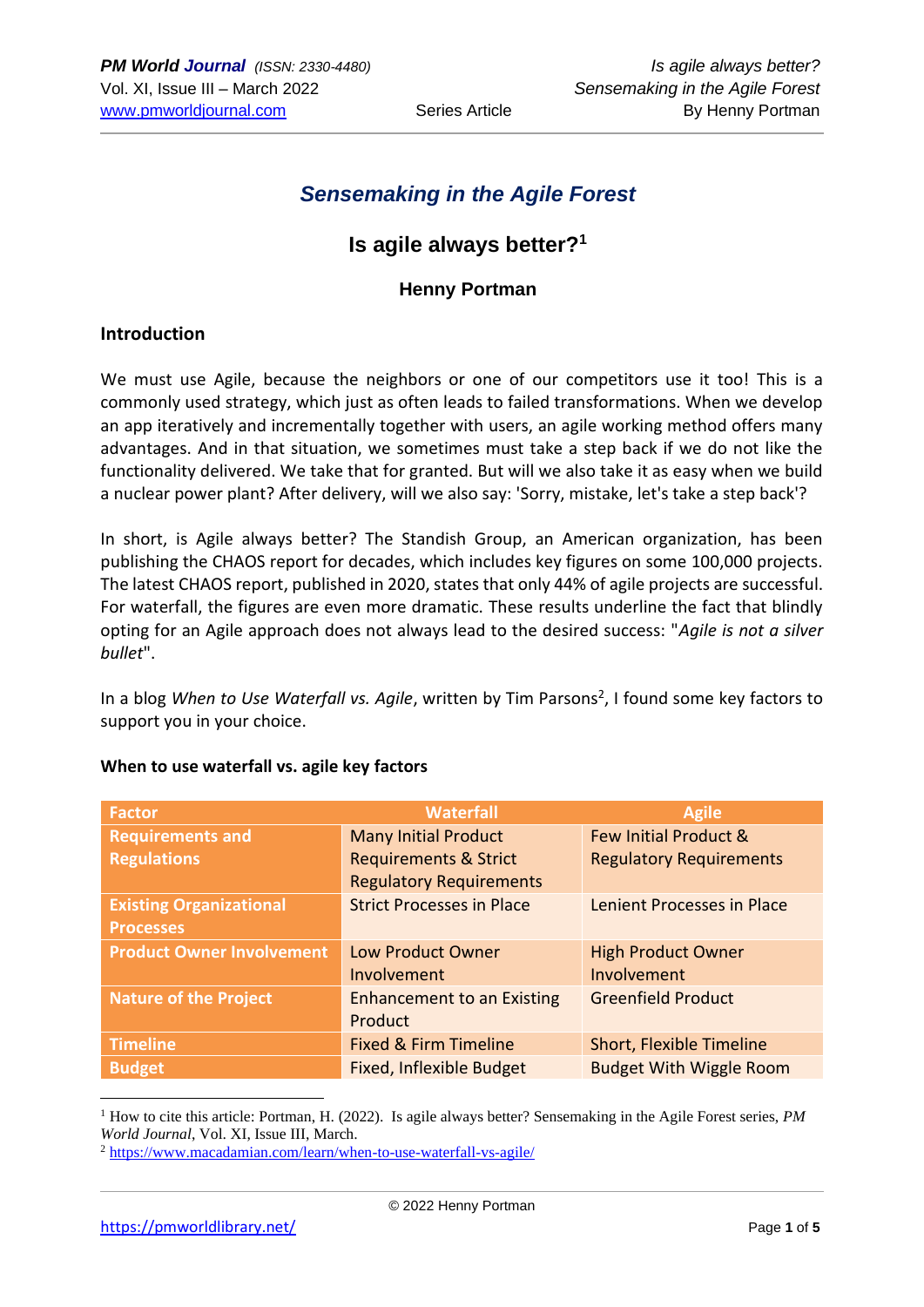Looking at time and budget, agile also offers possibilities to stick to a fixed budget and timeline. The principle of maximizing the amount of work that is not done offers the possibility of steering to a fixed budget and end date by delivering only the most important things (MoSCoW prioritization<sup>3</sup>). If you are using permanent agile teams to develop and maintain a product you could argue is a waterfall approach is the best way to move forward when enhancing an existing product. Conclusion, it is not that simple to make a choice between waterfall and agile.

A different way to make your choice is the usage of the Stacey matrix as developed by Professor Ralph Douglas Stacey, to guide the choice for a certain framework.

#### **De Stacey matrix**

The Stacey matrix recognizes two dimensions. Horizontally, the degree of uncertainty or predictability about the "HOW" is shown. In other words, is it clear what technology we can use to get it done? Vertically, it indicates the degree to which the requirements, the "WHAT", are clear or unclear. You can also read this as the extent to which there is agreement between the stakeholders. This yields roughly four different categories or areas: simple, complicated, complex and chaos.



### **Stacey matrix**

<sup>&</sup>lt;sup>3</sup> To be explained in one of the next articles in this series.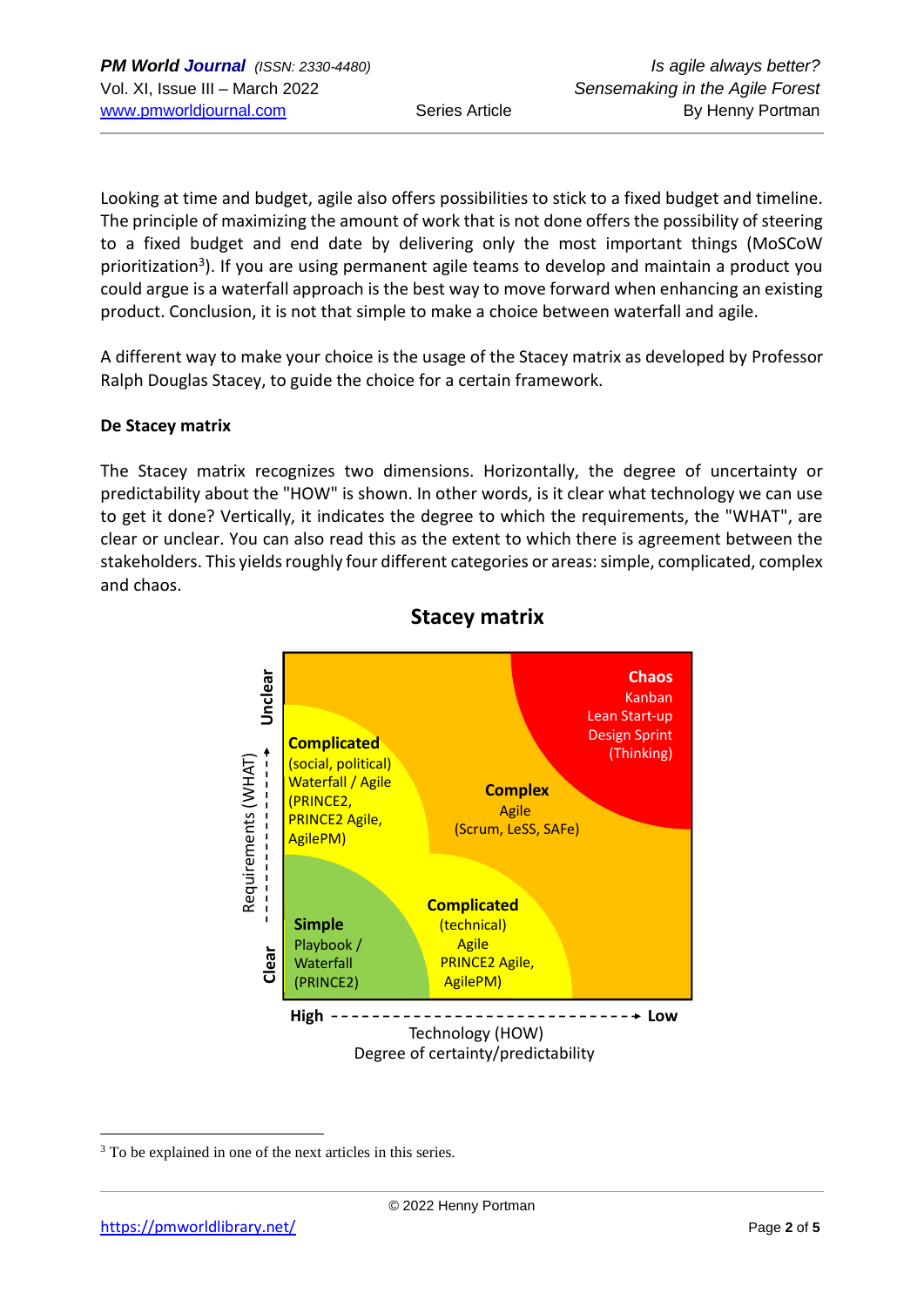#### **Simple**

Have you ever assembled an IKEA wardrobe? Some people call it a project and it can sometimes be very frustrating. However, it is not necessary to write a project plan for this. A simple script, a manual, will do. If, for example, IKEA needs to equip its showroom with a number of model rooms, loose manuals will not suffice, but a simple project plan will. Simple' is characterised by clear needs, a stable situation with little uncertainty, based on known facts and clear causal relationships. We can then speak of 'knowns'. Freely translated, this means known knowns, or in other words we know all the factors and know how things are. PRINCE2 and WISP, for example, fit this situation.

#### **Complicated**

In the more complicated area, we see projects involving more complicated but definable causal relationships. In this case, we can speak of 'known unknowns' or 'we know what we do not know'. If it is clear how the project will be carried out, but it is unclear what must be delivered, a waterfall approach is the obvious choice, starting with a definition phase. These are often projects in the social or political domain. Of course, in this situation we can also use PRINCE2 Agile or AgilePM. Conversely, in cases where the requirements are clear (the 'what') but the 'how' is uncertain, a waterfall approach is less obvious. In this case, PRINCE2 Agile, Disciplined Agile or AgilePM, among others, are appropriate, whereby the right technology (the 'How?') must be determined with the help of experiments.

#### **Complex**

The complex area is located between the simple/complicated and the chaos area. In this area, there is a great deal of uncertainty and unpredictability. Causal relationships can only be established in retrospect. We do not actually know what we do not know, i.e., 'unknowns unknowns'. We are dealing with many and various stakeholders. Moreover, the customer requirements and the technology to be used are unclear. This requires a great deal of fine-tuning, experimenting and feedback. Among others, Scrum, Large Scale Scrum (LeSS) or the Scaled Agile Framework (SAFe) are appropriate here.

#### **Chaos**

The chaos area is characterized by high turbulence, tension and undetectable causal relationships. Here we can speak of 'unknownables'. We do not know that there are things we do not know. In this situation, we need to react quickly. Where the 'how' and 'what' are often unclear, experiments are the obvious choice. Based on hypotheses, they test whether a hypothesis is correct with minimal effort. From there, the next steps become clear. Extreme situations involve crisis management. Possible frameworks are Lean Start-up, Kanban or design sprint (thinking).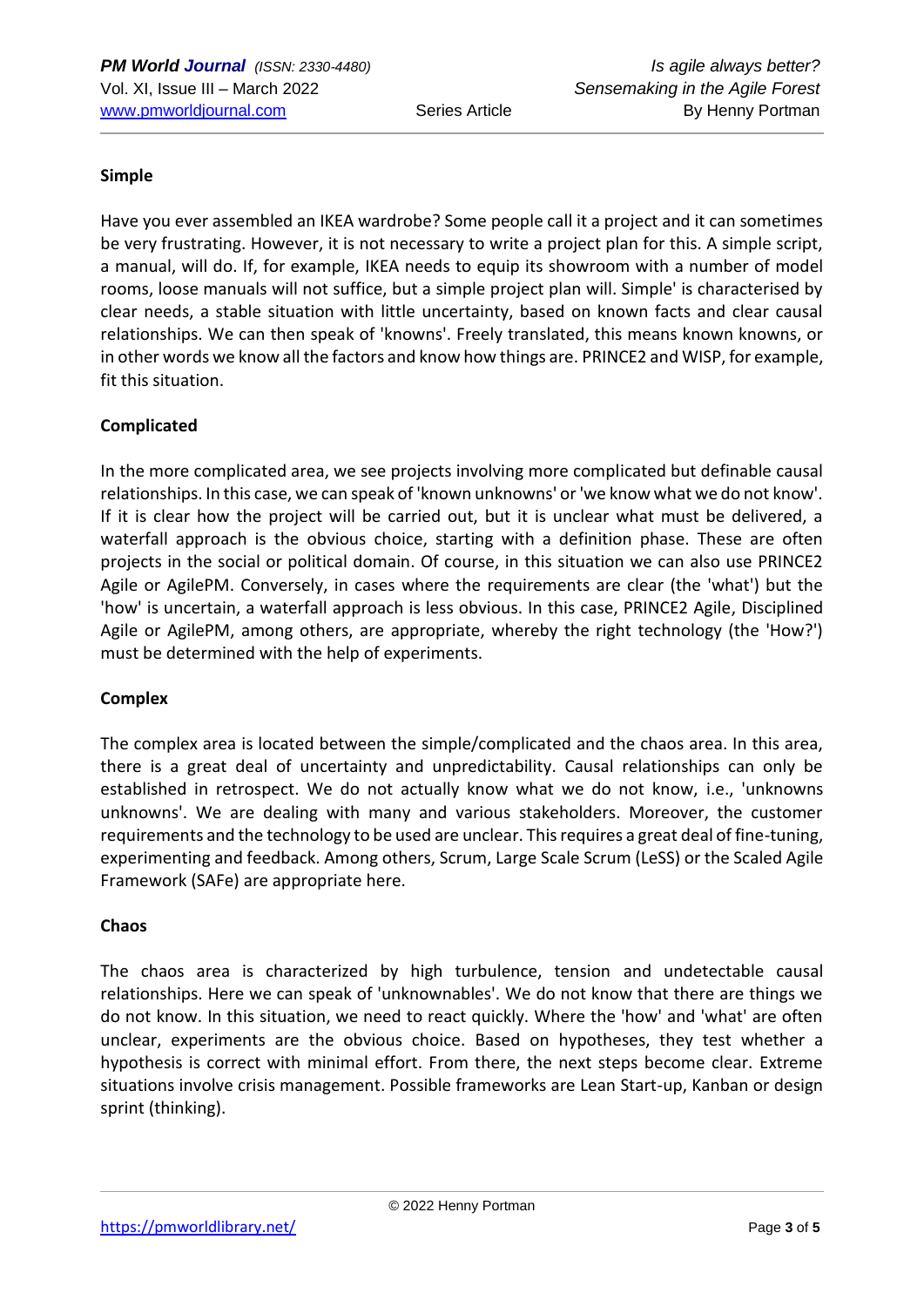#### **Wagile**

What will happen if we combine the waterfall and agile? Some would call it '*wagile*'. I would say you have to be careful. Before you know you will end up in chaos and confusion. If you look at PRINCE2 Agile we see the application of agile ways of working on the delivery layer and that can work. But make sure it's clear for the delivery teams in what situations they can decide on their own and when they must escalate to the project manager. In general, I would say, use common sense when using a waterfall approach and apply the agile mindset where possible. The other way around is possible too. You are using an agile way of working and you can't deliver an evolving solution during the first sprints. You must start with an initiation stage; some would call this a sprint 0 to get a rough picture of what is needed before you can start delivering the evolving product in subsequent sprints.

In short, is Agile always better? No, whether Agile is a good fit depends on the situation in which you are working.

#### **Sensemaking in the Agile Forest series**

This article is part of a series of articles called *Sensemaking in the Agile Forest*. This series<sup>4</sup> consists of the following parts:

- What is Agile?<sup>5</sup>
- What is Scrum?<sup>6</sup>
- Is Agile always better?
- The ideal Product Owner
- The ideal Scrum Master
- Is an agile team always autonomous?
- What do iterative and incremental mean in Agile?
- The Minimum Viable Product (MVP) unraveled
- Prioritizing in an agile team (MoSCoW, WSJF)
- Multitasking task switching or monotasking
- Being predictable as an agile team (story points, velocity, t-shirt sizing, flying fingers)
- Self-managing or self-organizing agile teams
- Slicing user stories
- Agile management products (burn-down and burn-up charts)
- Agile user testing (cohorts, A/B testing)

<sup>4</sup> This series is based on a number of short blogs I made for Forsa Advies, a project management training organization in the Netherlands [\(https://www.forsa-advies.nl\)](https://www.forsa-advies.nl/).

<sup>5</sup> Portman, H. (2022). What is Agile? Sensemaking in the Agile Forest series, *PM World Journal*, Vol. XI, Issue I, January.

<sup>6</sup> Portman, H. (2022). What is Scrum? Sensemaking in the Agile Forest, series article 2, *PM World Journal*, Vol. XI, Issue II, February.